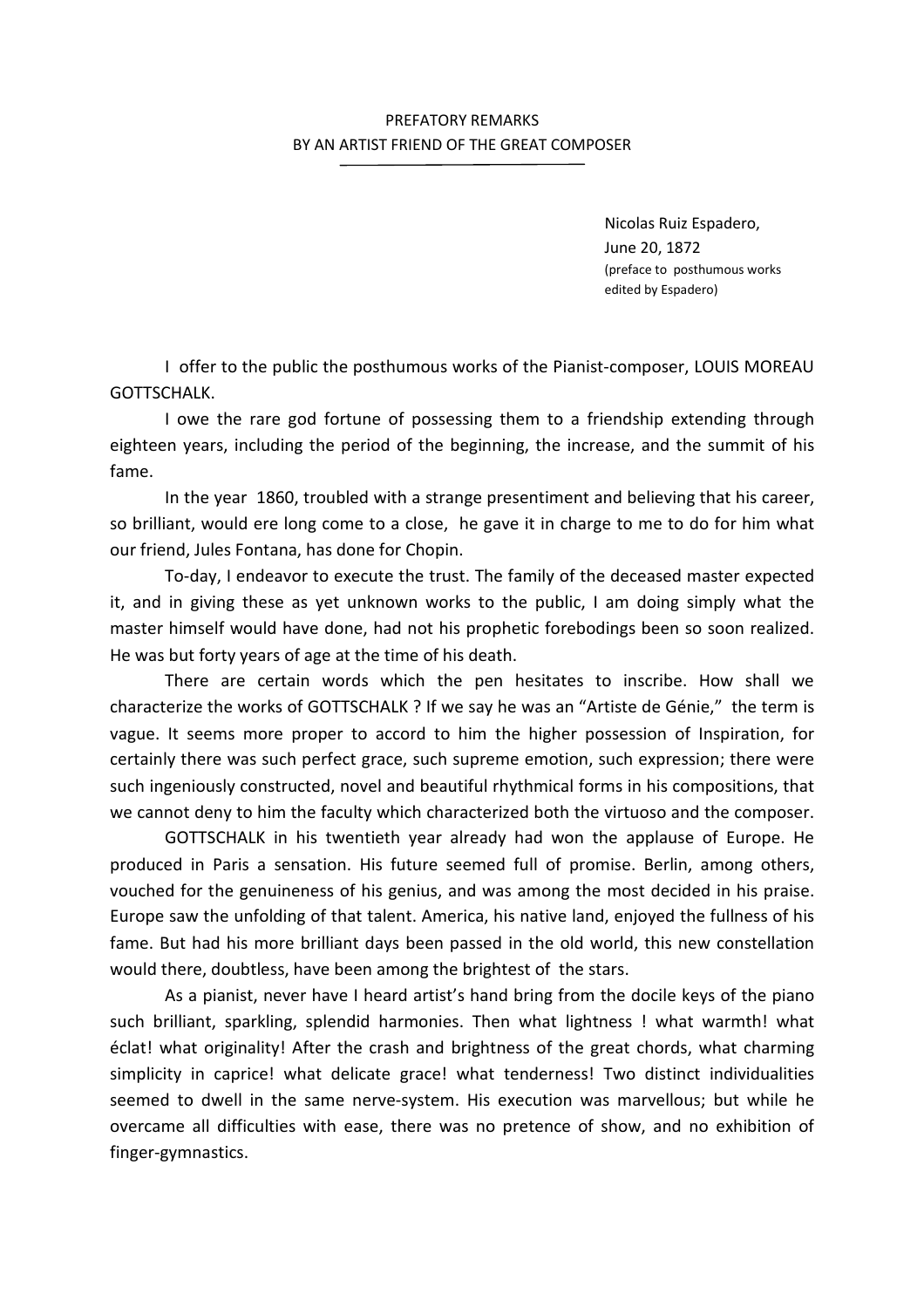As a composer, his form is pure, correct and full of thought. His fertility of invention was wonderful. Often have I seen (so intense was the presentation to my interior vision) delicious morceaux, full of grace, and of perfect shape, leap from the instrument at his bidding - never again, alas ! to be heard or seen! GOTTSCHALK, at such moments, reminded me of those Hungarian ladies, who, in the enthusiasm of dancing, scattered and destroyed valuable clusters of pearls and jewels negligently attached to their chevalure.

 As virtuoso, GOTTSCHALK united, in a high degree, classical, traditional culture with progress. Possessing great resources, he did not hesitate to introduce innovations, and has been bolder in this respect than most great masters of his instrument, even in their own fields of effort ; his ingenuity suggested new ways of attacking notes, of intensifying effects, of using the pedals. He may, indeed, be said to be a reformer of the "piano touch."

 His method of thought, the manner in which his compositions were produced, was perhaps better known to the writer than to any other, for none surely had with him such free interchange of artistic sympathies.

 The ruling force in the compositions of GOTTSCHALK was a poetic sentiment, elevated to its purest height, and embodying a grace somewhat mournful, a penetrating sensibility, and a passionate tenderness, qualities which did not seem to be at all in the way of force, grandeur, amplitude of "invention," of majestic movement. In elective affinity he was, doubtless, nearer to Chopin than any other artist. GOTTSCHALK was always equal to the occasion. He preferred, like the poets, to remain in sweet valleys ; but like them, in sudden impulses, soared to the highest summits. Always self-possessed, he held a serene control of his fancies, even those that seemed eccentric and audacious.

 Owing to a feverish activity, his numerous journeys and concerts, many of his compositions have never been committed to paper. Indeed the published pieces are but as a shadow of his entire creations. It was necessary to persuade him. It was at the solicitation of the writer he consented to have published "Apotheose," "Polonia," "Printemps d'Amour," "Chant du Soldat," "Il Sospiro," "Minuet à Seville," and others.

 It needed even reproaches, and the full influence of our friendship, to cause him to give to the world, among others, "Mazeppa," dedicated to Liszt, for whom he had an enthusiastic admiration. "Mazeppa" has immense beauty, and is full of ingenious mechanism, but requires an able interpreter.

 We may add, that it was much by our advice that he undertook to express in music the "sentiment" of the circumstances in which, at various times, he found himself placed. Among such compositions we find one pervaded by a tear-like quality ; another seems a voluptuous dream ; a third might have been written in the dark, damp, unwholesome depths of a tropical forest ; and a fourth suggests a heart troubled with a sublime oppression, a grief which cannot be defined.

 GOTTSCHALK's hand sometimes held a golden lyre—sometimes he chanted wild bacchanal lays. He did not shun grotesqueness and barbarism but discovered a certain poesy in them, and so composed "Bamboula," "Romanier," "Banjo," "Ojos Creoles," "Marche de Gibaros," "Souvenir d'Andalousie," "Chanson de Gitana, » etc., etc. It is sufficient to say, in